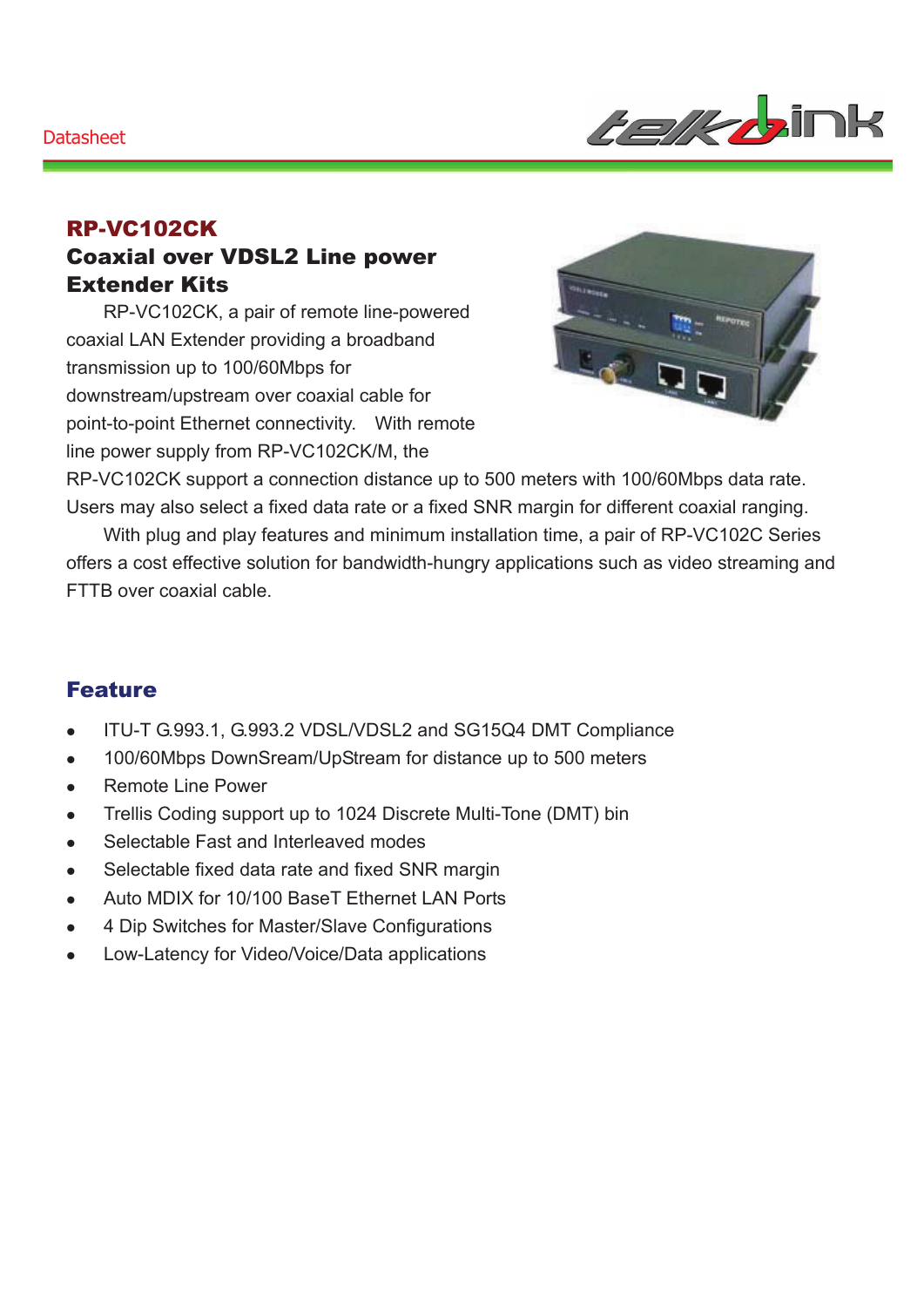# Specification

| <b>Standard</b>                 | IEEE802.3/IEEE802.3u standard                                      |                  |                 |  |  |  |
|---------------------------------|--------------------------------------------------------------------|------------------|-----------------|--|--|--|
|                                 | Ethernet over VDSL2                                                |                  |                 |  |  |  |
|                                 | ITU-T G.993.1/2, SG15Q4 DMT Compliance<br>$\bullet$                |                  |                 |  |  |  |
| <b>Interface</b>                | 2 RJ-45 10/100Mbps Ethernet ports<br>$\bullet$                     |                  |                 |  |  |  |
|                                 | 1 BNC Connector for Ethernet over Coaxial cable<br>$\bullet$       |                  |                 |  |  |  |
|                                 | 4 DIP switch for mode selection                                    |                  |                 |  |  |  |
| <b>Cable</b>                    | RJ-45 (Ethernet): Category 3, 4, 5 UTP/STP<br>$\bullet$            |                  |                 |  |  |  |
|                                 | BNC (DSL): Coaxial cable<br>$\bullet$                              |                  |                 |  |  |  |
| <b>VDSL Transmission</b>        | ITU-T G.993.1/2, SG15Q4 DMT Compliance<br>$\bullet$                |                  |                 |  |  |  |
|                                 | Trellis Code with 1024 DMT bins                                    |                  |                 |  |  |  |
|                                 | Max Data Rate: 100/60 Mbps<br>$\bullet$                            |                  |                 |  |  |  |
| <b>Network Features</b>         | Auto-Detection for 10/100 Base-T and Half/Full duplex<br>$\bullet$ |                  |                 |  |  |  |
|                                 | Fully compatible with IEEE802.3/IEEE802.3u<br>$\bullet$            |                  |                 |  |  |  |
|                                 | <b>Auto MDIX Function</b><br>$\bullet$                             |                  |                 |  |  |  |
| <b>Network Features</b>         | Safety-Extra-Low-Voltage (SELV) Compliant<br>$\bullet$             |                  |                 |  |  |  |
|                                 | Power Auto Restart with Under Voltage Lockout (UVLO) Fault         |                  |                 |  |  |  |
|                                 | <b>Detection</b>                                                   |                  |                 |  |  |  |
| <b>Data Rate &amp; Distance</b> | Performance in coaxial cable at 6dB without rate limit             |                  |                 |  |  |  |
|                                 | Down Stream                                                        | Up Stream        | <b>Distance</b> |  |  |  |
|                                 | Data Rate (Mbps)                                                   | Data Rate (Mbps) | (feet)          |  |  |  |
|                                 | 100                                                                | 60               | 500             |  |  |  |
|                                 | <b>POWER: Power is ON</b><br>$\bullet$                             |                  |                 |  |  |  |
| <b>LED indicators</b>           | <b>LAN: Data Activity of LAN Port</b>                              |                  |                 |  |  |  |
|                                 | <b>DSL: VDSL Loop Connection Status</b><br>$\bullet$               |                  |                 |  |  |  |
|                                 | <b>PM:</b> Line Power is ON<br>$\bullet$                           |                  |                 |  |  |  |
| <b>Power Supply</b>             | External Power Adapter DC12V/2.5A<br>$\bullet$                     |                  |                 |  |  |  |
|                                 | Operating Temperature: 0°C~ 50°C<br>$\bullet$                      |                  |                 |  |  |  |
| <b>Environment</b>              | Operating Humidity: 5%~95% (Non-Condensing)<br>$\bullet$           |                  |                 |  |  |  |
|                                 |                                                                    |                  | $\bullet$       |  |  |  |
| <b>Dimension</b>                | 120 * 90 * 28 mm                                                   |                  |                 |  |  |  |